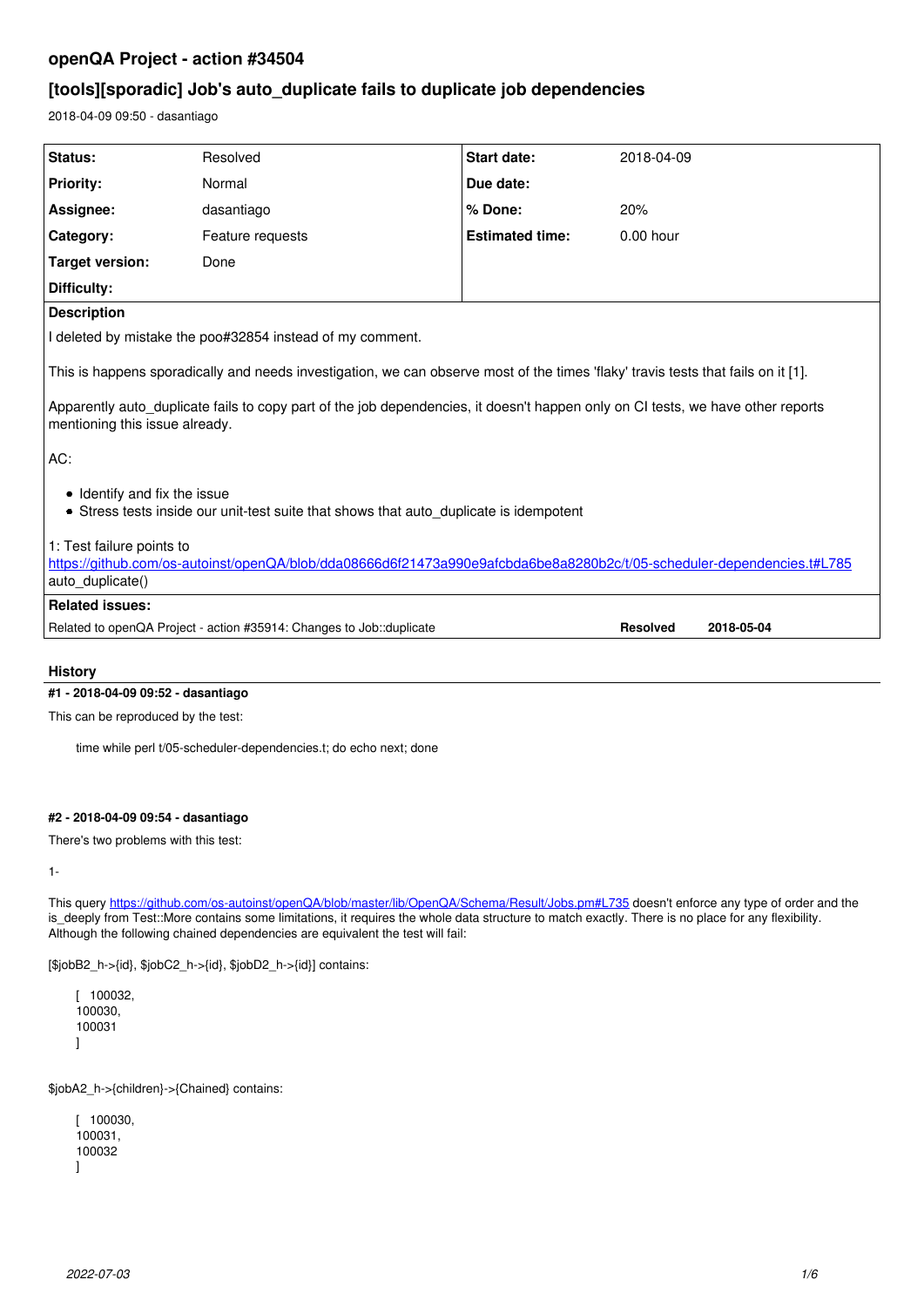The dependencies are the same, but it will fail.

2- Some dependencies are not returned. Still debugging

#### **#3 - 2018-04-11 08:02 - dasantiago**

I'm still analyzing the point 2 mentioned above and via analysis of the SQL queries i can confirm that in the cases where it fails, there some insert jobs in the DB that aren't being done causing the tests to fail.

### **#4 - 2018-04-12 08:14 - szarate**

*- File scheduler-dependencies-failure.patch added*

After running while prove --verbose --color t/05-scheduler-dependencies.t; do echo "Not failed"; done a test (different than auto\_duplicate()) fails too. Which means that sorting just hides part of the problem.

```
\# [
#   100030,                                    
#   100031,                
#   100032                  
# ]                         
\# [
#   100030,                                    
#   100031,               
#   100032
# ]                         
ok 176 - jobA2 has jobB2, jobC2 and jobD2 as children
[debug] new job 100042
ok 177 - job cloned                   
ok 178 - job has jobA2 as parent           
ok 179 - job cloned   
ok 180 - job has jobA2 as parent
ok 181 - job cloned
ok 182 - job has jobA2 as parent
ok 183 - jobA2 is indeed jobA clone                            
[debug] new job 100043
ok 184 - job correctly not cloned
ok 185 - job has jobA3 as parent                                                               
ok 186 - job correctly not cloned
ok 187 - job has jobA3 as parent                                          
ok 188 - job correctly not cloned                                            
ok 189 - job has jobA3 as parent                                                                              
[debug] new job 100051
ok 190 - job cloned                                                                                           
not ok 191 - job has jobA2 as parent                                                                          
#   Failed test 'job has jobA2 as parent'                                                                     
#   at t/05-scheduler-dependencies.t line 793.                               
#     Structures begin differing at:                                                                          
#          $got->[0] = Does not exist                                                                         
#     $expected->[0] = '100051'
```
#### **#5 - 2018-04-12 08:48 - dasantiago**

szarate wrote:

After running while prove --verbose --color t/05-scheduler-dependencies.t; do echo "Not failed"; done a test (different than auto\_duplicate()) fails too. Which means that sorting just hides part of the problem.

```
\# [
#   100030,
```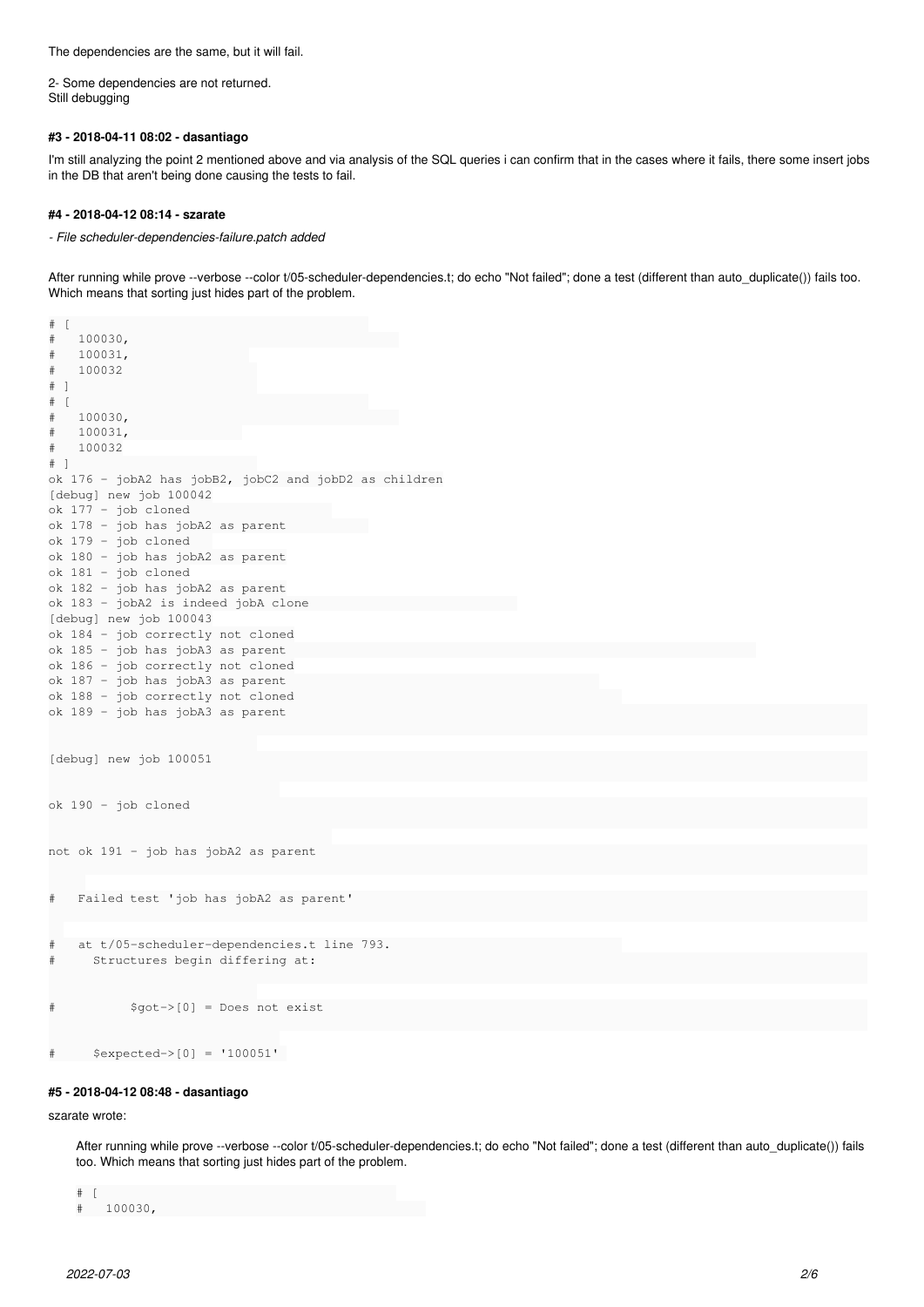```
#   100031,                
#   100032                  
# ]                         
\# [
#   100030,                                    
#   100031,               
#   100032
# ]                         
ok 176 - jobA2 has jobB2, jobC2 and jobD2 as children
[debug] new job 100042
ok 177 - job cloned                   
ok 178 - job has jobA2 as parent           
ok 179 - job cloned   
ok 180 - job has jobA2 as parent
ok 181 - job cloned
ok 182 - job has jobA2 as parent
ok 183 - jobA2 is indeed jobA clone                            
[debug] new job 100043
ok 184 - job correctly not cloned
ok 185 - job has jobA3 as parent                                                               
ok 186 - job correctly not cloned
ok 187 - job has jobA3 as parent                                          
ok 188 - job correctly not cloned                                            
ok 189 - job has jobA3 as parent                                                                          
[debug] new job 100051                                                                                    
ok 190 - job cloned                                                                                       
not ok 191 - job has jobA2 as parent                                                                      
#   Failed test 'job has jobA2 as parent'                                                                 
#   at t/05-scheduler-dependencies.t line 793.                               
#     Structures begin differing at:                                                                      
#          $got->[0] = Does not exist
```
# \$expected->[0] = '100051'

It doesn't hide. It's a different problem that i mentioned on point 2.

The sort just fixes the test. The problem on test 191, is that the clone job isn't being created. This is the real problem.

#### **#6 - 2018-04-12 10:01 - szarate**

*- File error.log added*

Run after \$schema->storage->debug(1);

## **#7 - 2018-04-12 10:05 - szarate**

*- File passing.log added*

## **#8 - 2018-04-12 11:27 - szarate**

*- File expected\_error.log added*

#### **#9 - 2018-04-13 14:53 - szarate**

## Saving comments from Mudler from poo#32858:

As promised moving back into Ready if takes more than 1 day.

Didn't had much luck with that - it is hard to reproduce locally (just 1 out of ~30 execution run of scheduler \_dependencies test fails for me) so it's expensive in terms of time, and difficult to identify the real issue as well (and be sure it's fixed, as we have already a lot of false positives). At least i can exclude that when it does happen - my hunch in the comment before is not reached, so must be so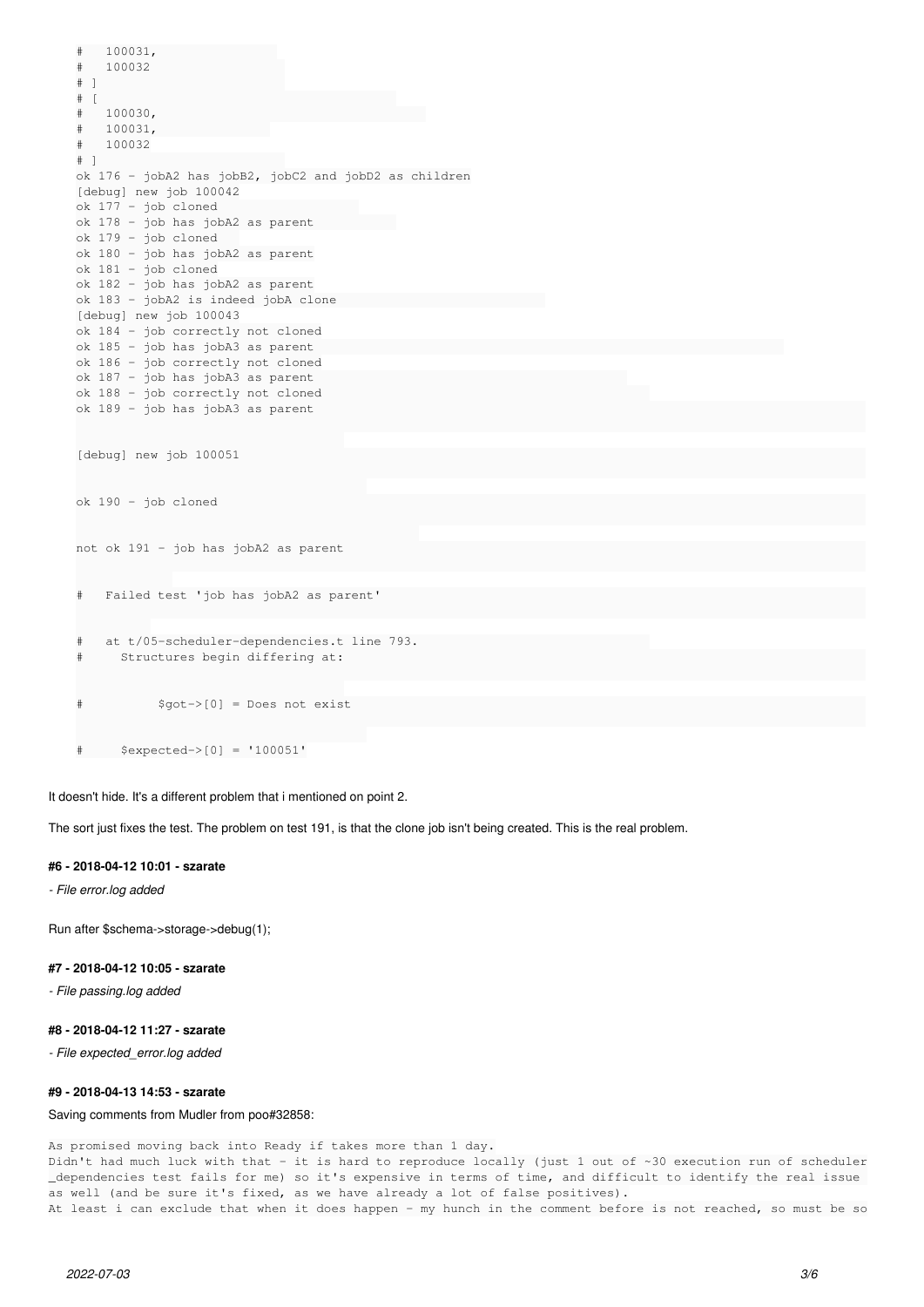mething else.

Tried wrapping everything in a transaction as well (since it is searching and cloning, recursively, multiple i nvocations could create race conditions) but made tests fails more horribly, and that road takes for sure more than one day - i'm afraid we will have to refactor this if starts to become even more problematic.

### **#10 - 2018-04-18 09:36 - dasantiago**

*- % Done changed from 0 to 80*

Issue found and fixed, but it broke some other tests. I'm fixing the remaining tests.

#### **#11 - 2018-04-19 14:41 - dasantiago**

Only UI tests (not related) are failing in travis

#### **#12 - 2018-04-19 14:41 - dasantiago**

*- % Done changed from 80 to 100*

#### **#13 - 2018-04-23 08:59 - dasantiago**

*- % Done changed from 100 to 90*

Need to improve the tests before it can be closed.

#### **#14 - 2018-04-24 14:16 - dasantiago**

*- % Done changed from 90 to 100*

The changes were merged yesterday.

More tests are implemented and the PR already done.

## **#15 - 2018-04-25 10:53 - dasantiago**

*- Status changed from In Progress to Resolved*

#### **#16 - 2018-05-02 13:06 - EDiGiacinto**

*- Status changed from Resolved to In Progress*

Reopening since now duplication is not working properly

<https://openqa.suse.de/tests/1659294#settings> <https://openqa.suse.de/tests/1652849> <https://openqa.suse.de/tests/1644104#settings> <https://openqa.suse.de/tests/overview?distri=caasp&version=3.0&build=0073&groupid=134>

## **#17 - 2018-05-02 17:23 - dasantiago**

EDiGiacinto wrote:

Reopening since now duplication is not working properly

<https://openqa.suse.de/tests/1659294#settings> <https://openqa.suse.de/tests/1652849> <https://openqa.suse.de/tests/1644104#settings> <https://openqa.suse.de/tests/overview?distri=caasp&version=3.0&build=0073&groupid=134>

You have to be more specific in what's wrong with the duplication.

Is the skipped job in https://openga.suse.de/tests/1644104#settings ? And ahow about the other jobs? It's only on caasp jobs that this problem is happening?

#### **#18 - 2018-05-03 07:10 - EDiGiacinto**

dasantiago wrote:

EDiGiacinto wrote:

Reopening since now duplication is not working properly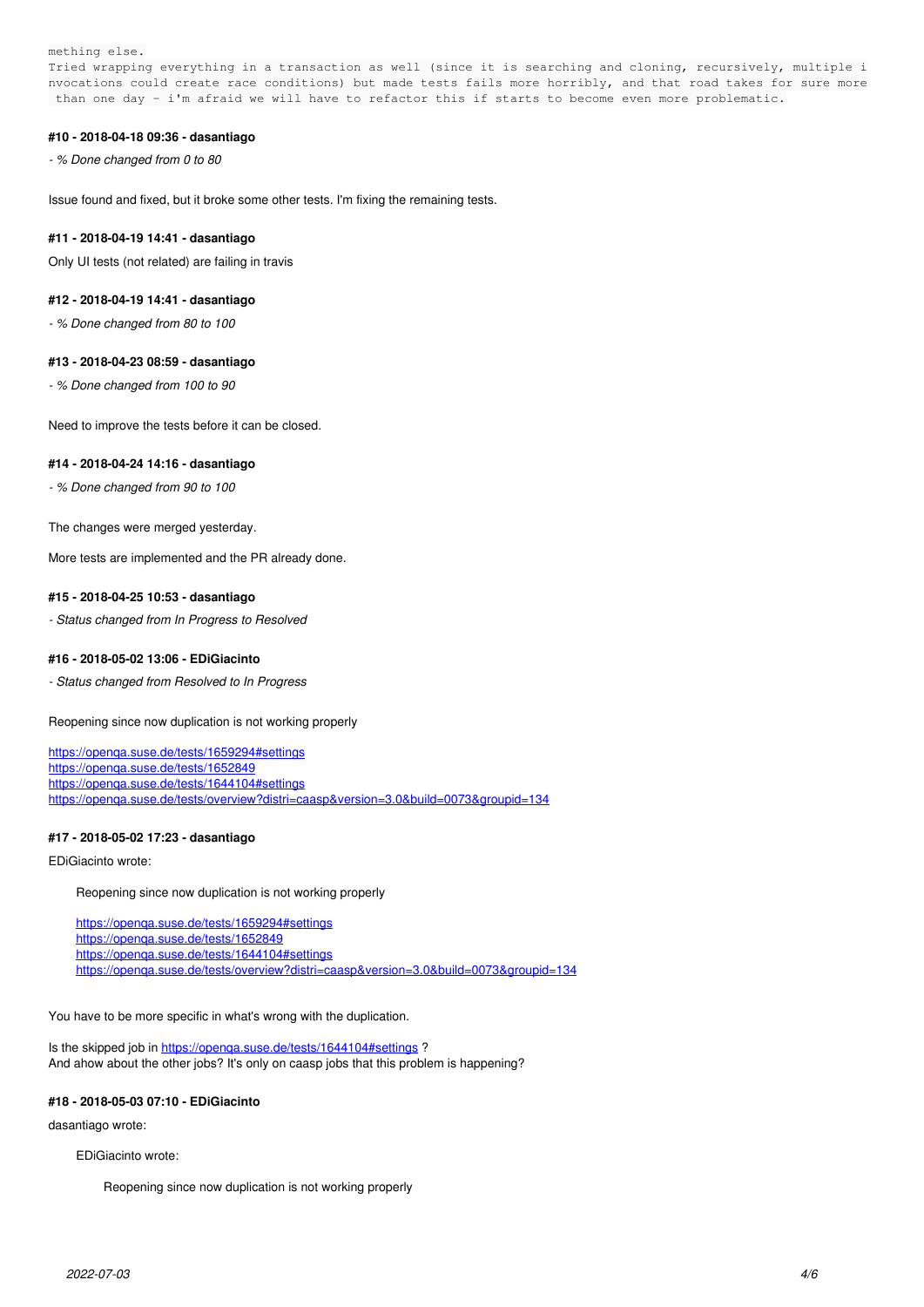<https://openqa.suse.de/tests/1659294#settings> <https://openqa.suse.de/tests/1652849> <https://openqa.suse.de/tests/1644104#settings> https://openga.suse.de/tests/overview?distri=caasp&version=3.0&build=0073&groupid=134

You have to be more specific in what's wrong with the duplication.

Adding in CC then who might explain you better, you have QA Engineers responsible for those tests in your room ;)

Basically - there are jobs that now are even decoupled from the cluster at all when you hit the restart button.

Is the skipped job in <https://openqa.suse.de/tests/1644104#settings> ?

It's not a matter of the job results, it's that they are not tied anymore in the same cluster after restarting them. This is more important when automatic restarts comes in place.

And ahow about the other jobs? It's only on caasp jobs that this problem is happening?

No, also ses, and potentially all MM jobs.

## **#19 - 2018-05-03 09:42 - mkravec**

There is ~10% chance that CaaSP cluster will have incomplete job. If incomplete happens, then:

- before this change it failed in "organized" way jobs started cloning and loosing dependencies, so they never recovered and eventually it all died
- now it all goes "kaboom" and weird things happen

For example:

- <https://openqa.suse.de/tests/1661011#settings> how does this job have 2 children QAM-CaaSP-admin
- <https://openqa.suse.de/tests/1661007> was cloned but lost 1 dependency during that
- <https://openqa.suse.de/tests/1652849> how can this job find 8 new dependencies after being cloned (it recovered & passed fine at at end)
- <https://openqa.suse.de/tests/1652962> how can incomplete job have higher ID than one that passed (1652905) causing incomplete result being displayed in result overview

I reschedule ISO when this happens.

#### **#20 - 2018-05-03 10:11 - dasantiago**

My changes only adds a dependency that was missing, so because of that change it shouldn't lose anything.

For example: <https://openqa.suse.de/tests/1661011#settings>

This probably was introduced with my change, but the losing deps? :- (

Is there any multimachine test environment that i can use for my needs? Or is there any way to simulate a multi machine environment?

#### **#21 - 2018-05-03 10:12 - dasantiago**

*- % Done changed from 100 to 20*

#### **#22 - 2018-05-04 07:53 - EDiGiacinto**

dasantiago wrote:

My changes only adds a dependency that was missing, so because of that change it shouldn't lose anything.

#### Yes and no, as it's not only adding, before it was just skipping - if you look closely at

<https://github.com/os-autoinst/openQA/pull/1623/files#diff-85ae48e70a5c110c9e439c3a5ea28d5fR759> you can also skip other child deps ( see next() ) and ignore the other conditions down while cycling, that could call duplicate (recursively, again) and i suspect that can bring also to loose duplicated jobs dependencies; even if unpleasant, duplicate() looks buggy, to fix properly this we would need to rewrite it from scratch

For example:

<https://openqa.suse.de/tests/1661011#settings>

This probably was introduced with my change, but the losing deps? :- (

Is there any multimachine test environment that i can use for my needs? Or is there any way to simulate a multi machine environment?